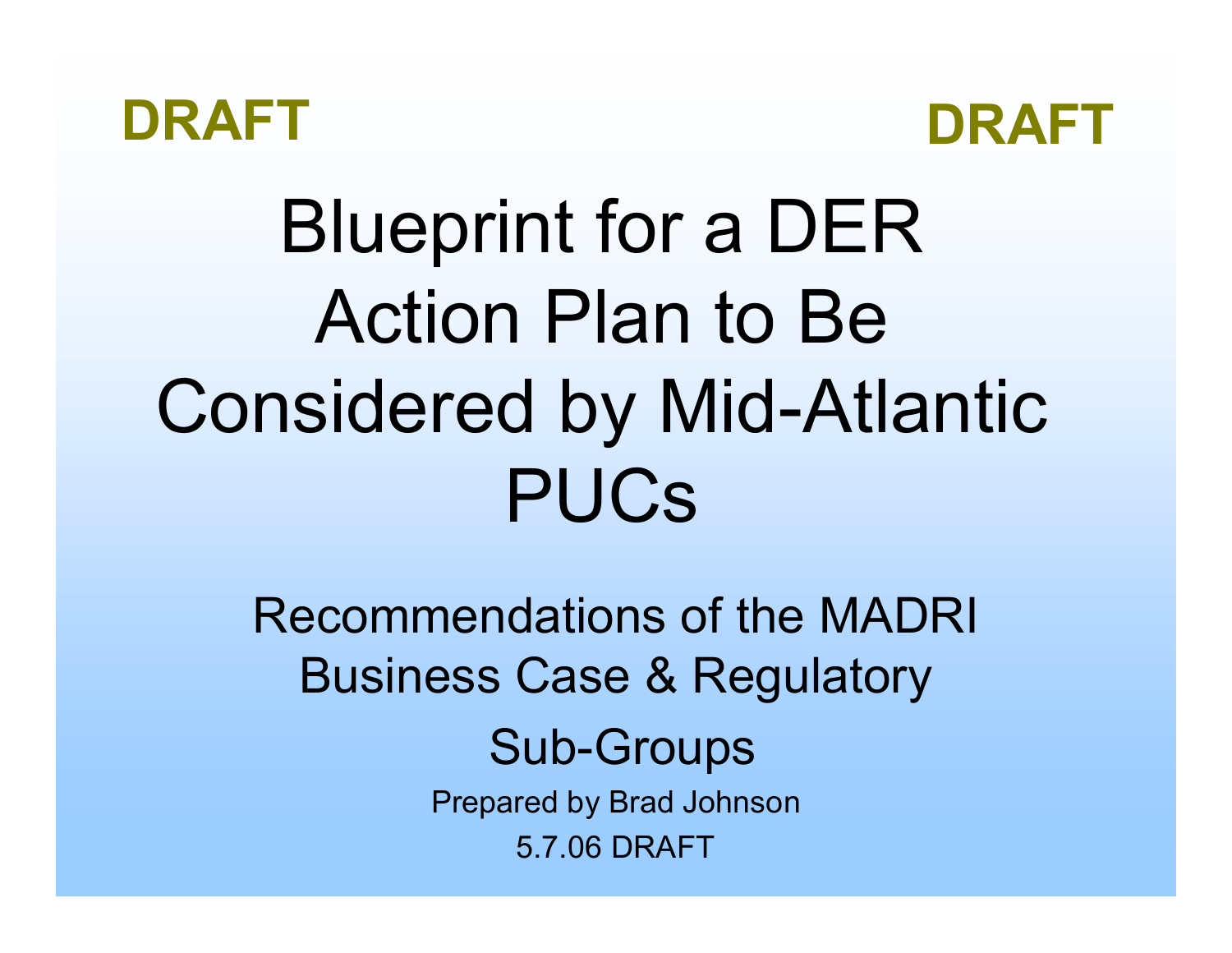### "Actionable Options" for PUC Consideration

- A New DER Policy Statement That Reflects Recent Changes in Today's Market Environment
- Adoption of a 3% DER Goal
- Development of Specific Benefit/Cost Criteria for Determining Which DER Investments Are Appropriate and Which Are Not
- Consideration of and Action on Seven Specific Initiatives For Increasing DER in The Mid-Atlantic Region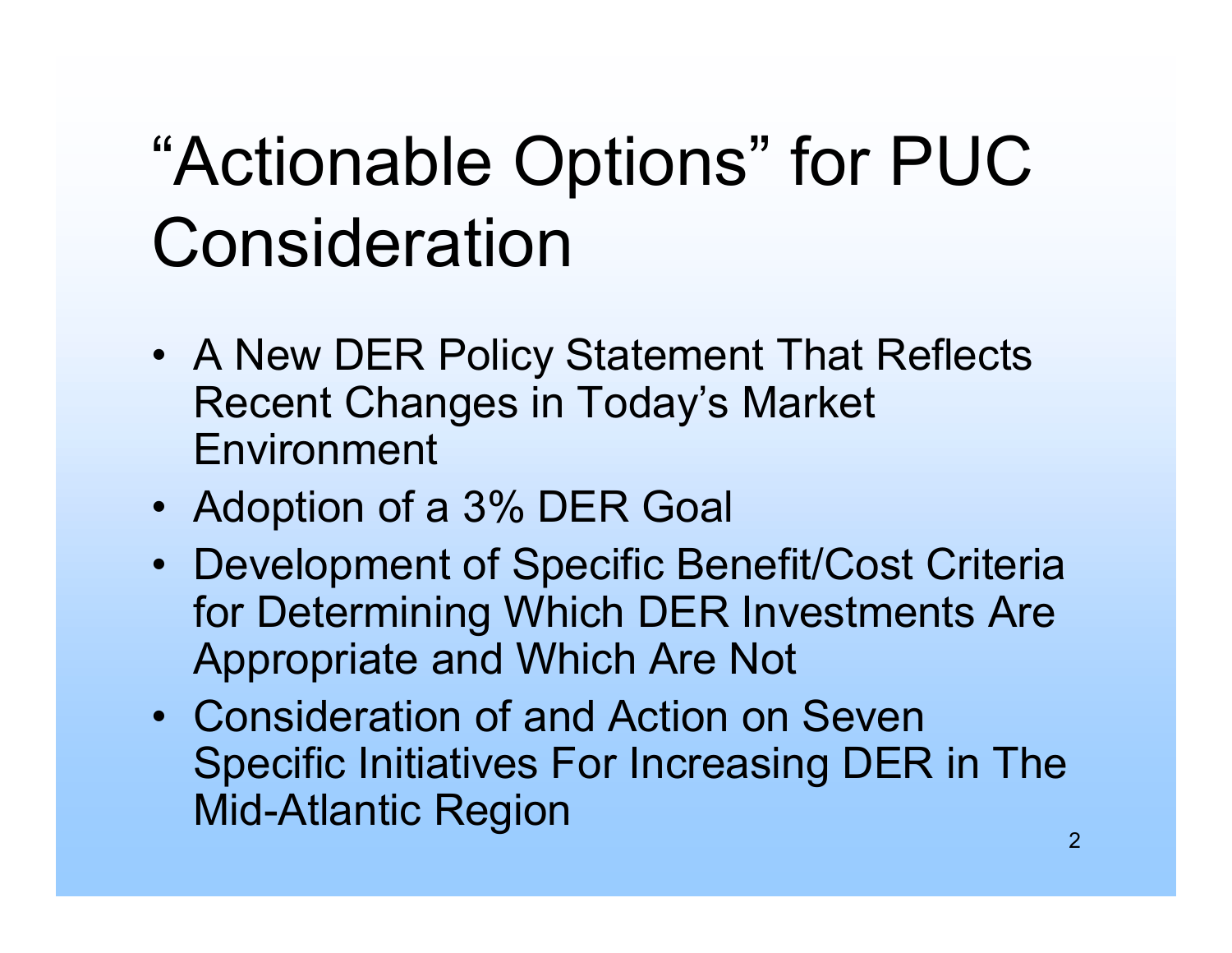### Action Item #1New DR Policy Statement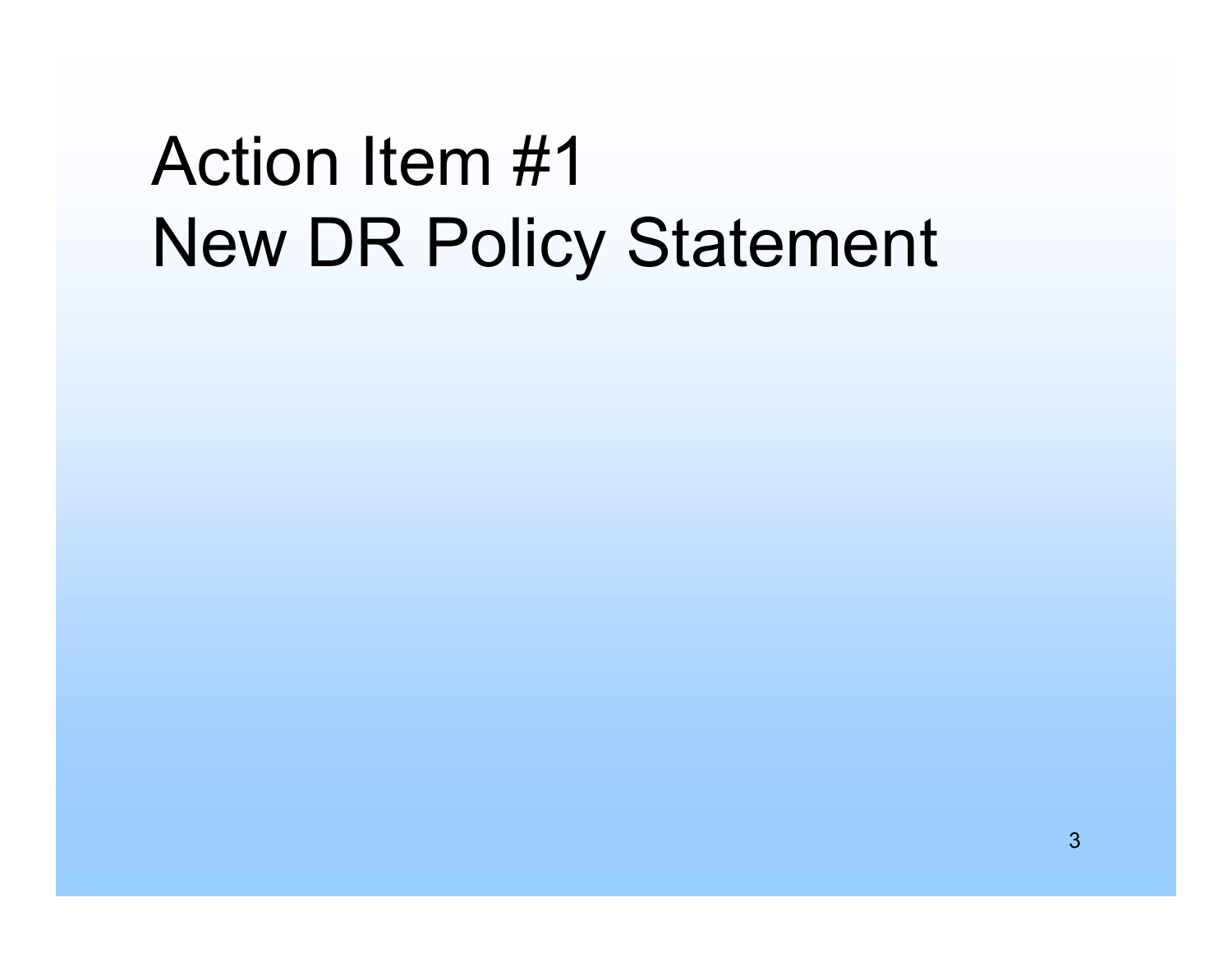### Action Item  $#2 - 3\%$  DER Goal

*Require Distribution Companies Located in Transmission Constrained Areas to Develop a DR Capability Equal to 3% of 2005 Peak Demand by 2010 – reevaluate after 2 years.*

#### MW To Meet 3% Goal

|                    |                  | <b>DER</b> | 3% Of            |
|--------------------|------------------|------------|------------------|
| <b>PJM Control</b> | <b>2005 Peak</b> | As of      | <b>2005 Peak</b> |
| Zone               | (MW)             | 5/1/2006   | (MW)             |
| <b>PSE&amp;G</b>   | 10,977           |            | 329              |
| PECO               | 8,771            |            | 263              |
| Delmarva           | 4,174            |            | 125              |
| BG&E               | 7,157            |            | 215              |
| Pepco              | 6,766            |            | 203              |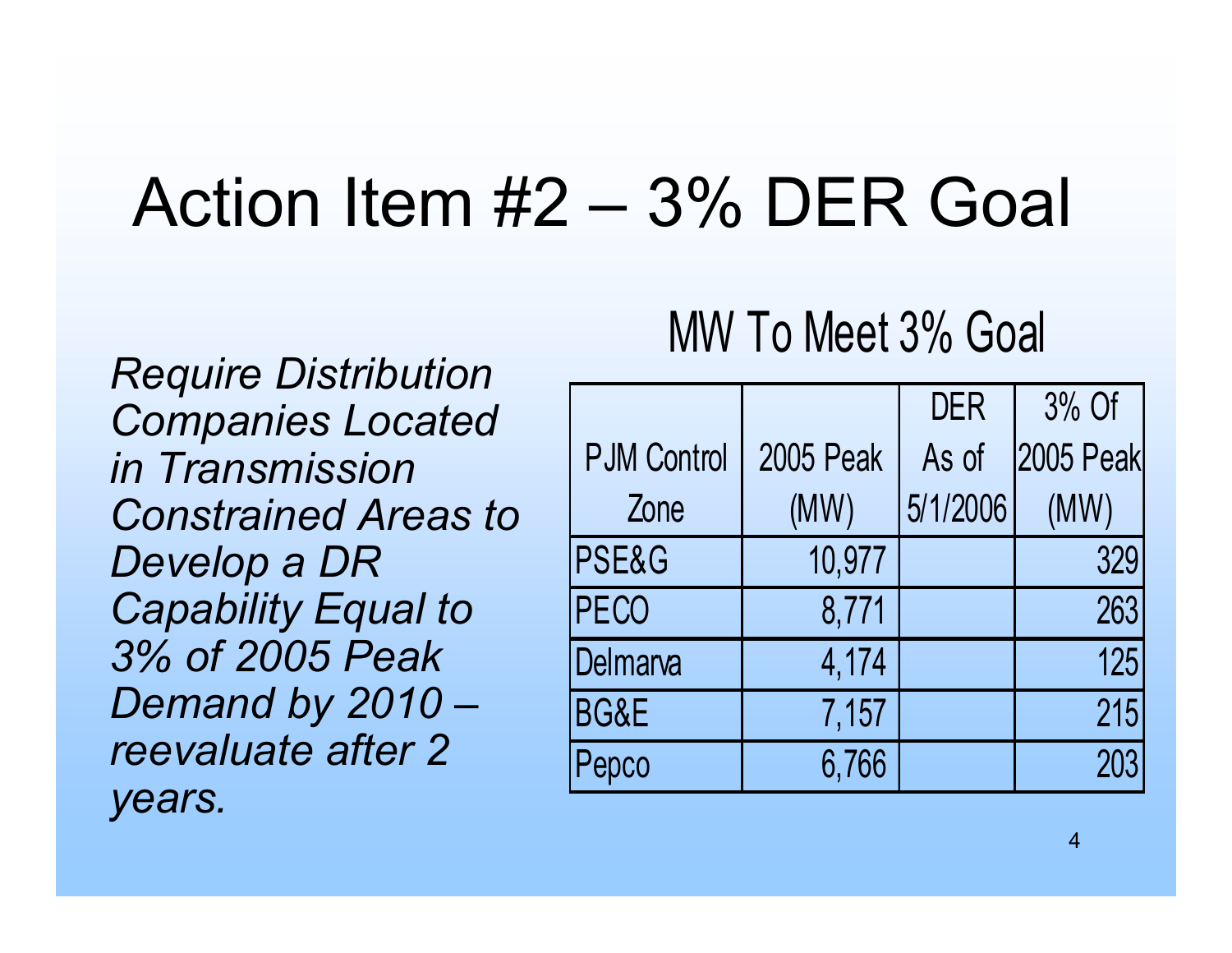### Action Item  $#3$  – Establish Cost Effectiveness Criteria

*Criteria need to be quantifiable and transparent and ensure that DER investments will provide a net longterm benefit to all distribution system ratepayers*

- ï **Need to Establish:**
	- **. Generation Value**
	- ! **T&D Value**
	- !**Energy Value**
	- !**LMP Benefit**
	- !**EXTER THE TREATHER IN THE THE**
- $\bullet$  **Key Considerations:**
	- !**Participants vs Non-Participants**
	- **. Appropriate Criteria for Pilots**
	- ! **Economic Feasibility vs. Financial Viability**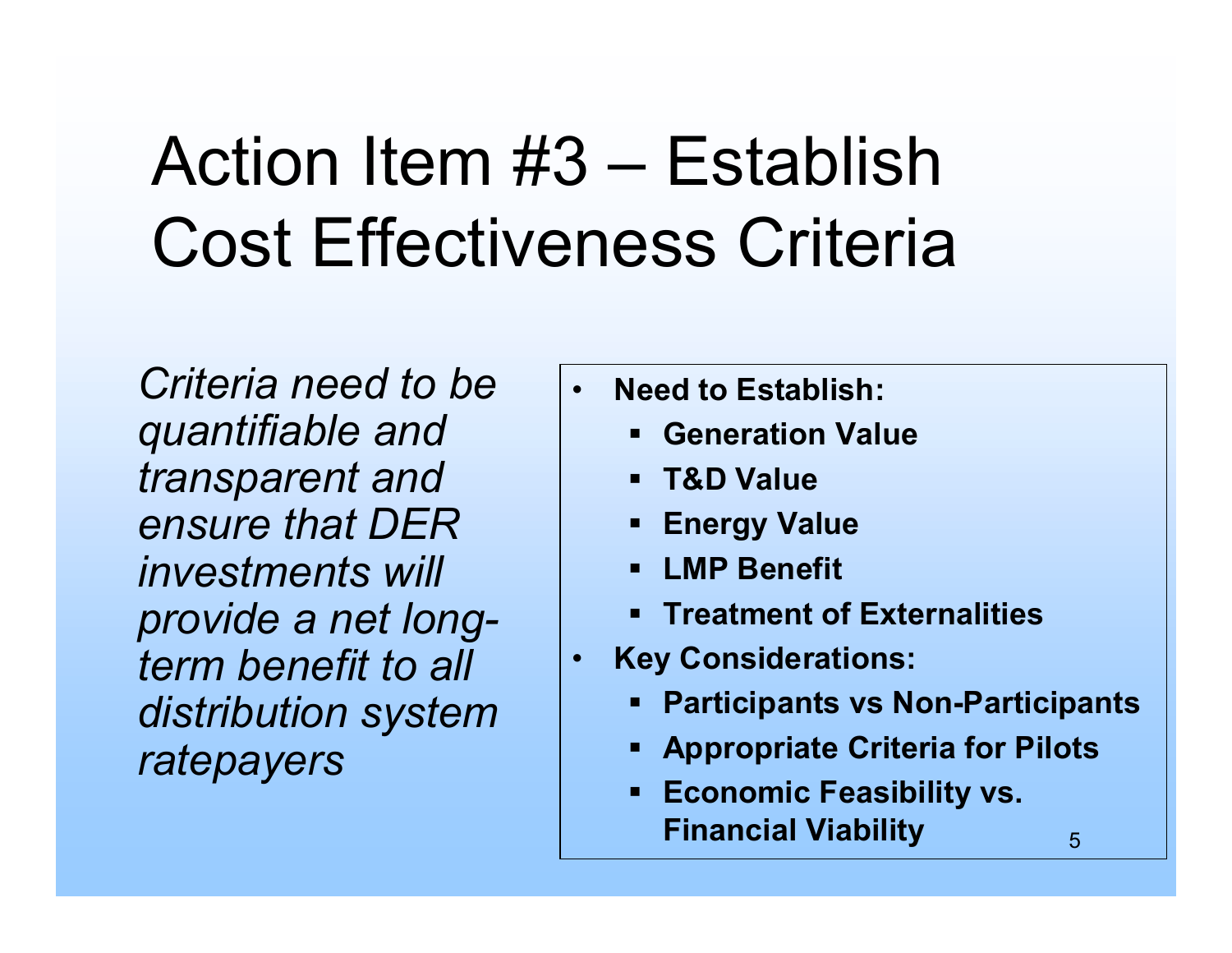## Action Item  $#4 -$  Consideration of "Actionable" DER Options

*Open a proceeding, possibly as part of an EPACT investigation, to identify at least one DER pilot program or DER initiative to be undertaken by a distribution company in 2006 and to review an overall plan for achieving the 3% DER objective*

Actionable DER Options For PUC Consideration

> Smart Thermostat Program

> > CHP Initiative

6Pricing Pilots & Models Internet Platform for Accessing ISO Demand Response Program Model Decoupling Tariff Targeted Distribution System Deferral Pilot Near-Term & Long-Term AMI Initiatives